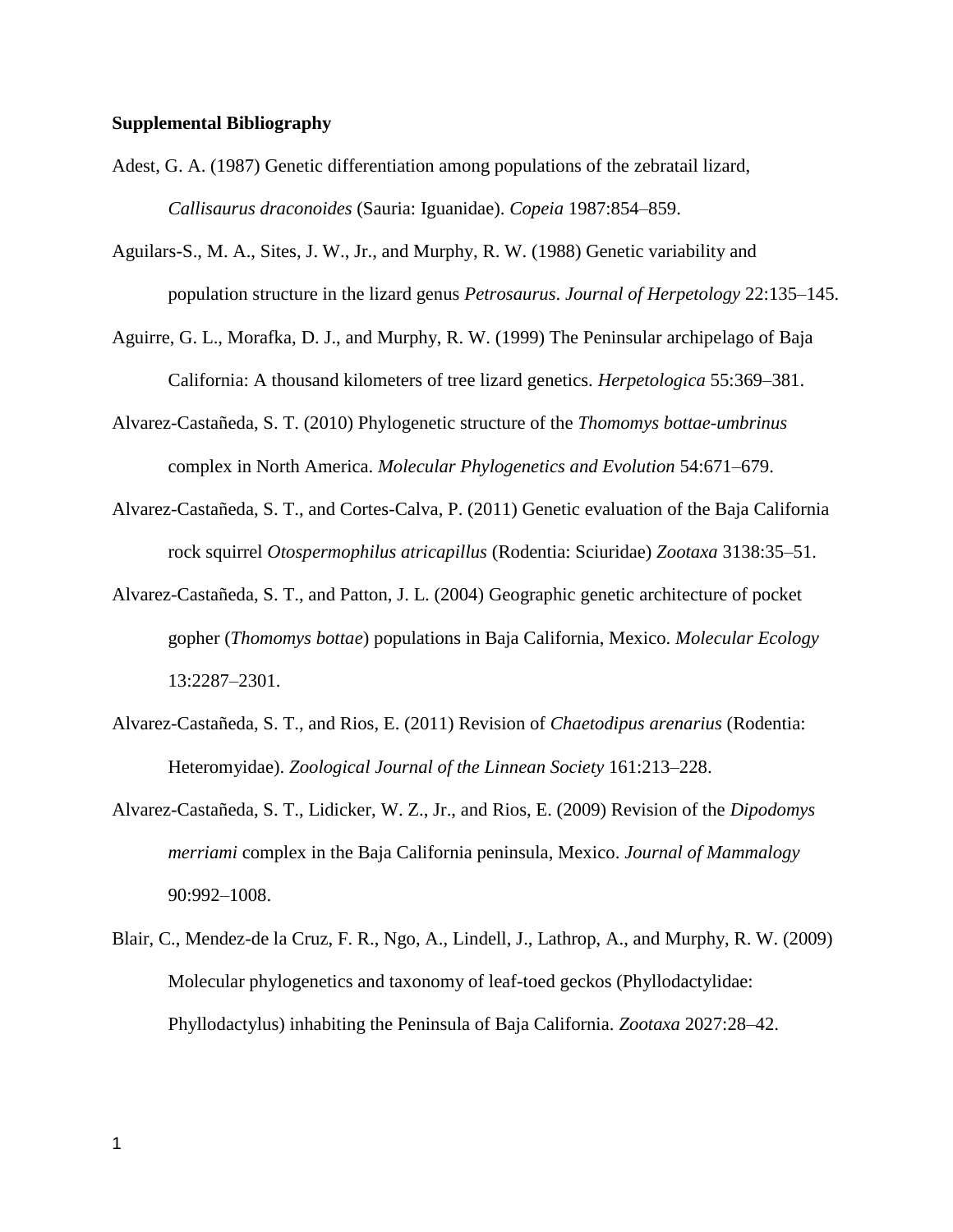- Bryson, R. W., Jr., Jaeger, J. R., Lemos-Espinal, J. A., and Lazcano, D. (2012) A multilocus perspective on the speciation history of a North American aridland toad (*Anaxyrus punctatus*). *Molecular Phylogenetics and Evolution* 64:393–400.
- Clark-Tapia, R., and Molina-Freaner, F. (2003) The genetic structure of a columnar cactus with a disjunct distribution: *Stenocereus gummosus* in the Sonoran Desert. *Heredity* 90:443– 450.
- Correa-Ramirez, M. M., Jimenez, M .L., and Garcia-De Leon, F. J. (2010) Testing species boundaries in *Pardosa sierra* (Araneae: Lycosidae) using female morphology and COI mtDNA. *Journal of Arachnology* 38:538–554.
- Crews, S. C., and Hedin, M. (2006) Studies of morphological and molecular phylogenetic divergence in spiders (Araneae: Homalonychus) from the American Southwest, including divergence along the Baja California Peninsula. *Molecular Phylogenetics and Evolution* 38:470–487.
- Devitt, T. J. (2006) Phylogeography of the Western Lyresnake (*Trimorphodon biscutatus*): Testing aridland biogeographical hypotheses across the Nearctic-Neotropical transition. *Molecular Ecology* 15:4387–4407.
- Douglas, M. E., Douglas, M. R., Schuett, G. W., and Porras, L. W. (2006) Evolution of rattlesnakes (Viperidae: Crotalus) in the warm deserts of western North America shaped by Neogene vicariance and Quaternary climate change. *Molecular Ecology* 15:3353– 3374.
- Dragoo, J. W., Lackey, J. A., Moore, K. E., Lessa, E. P., Cook, J. A., and Yates, T. L. (2006) Phylogeography of the deer mouse (*Peromyscus maniculatus*) provides a predictive framework for research on hantaviruses. *Journal of General Virology* 87:1997–2003.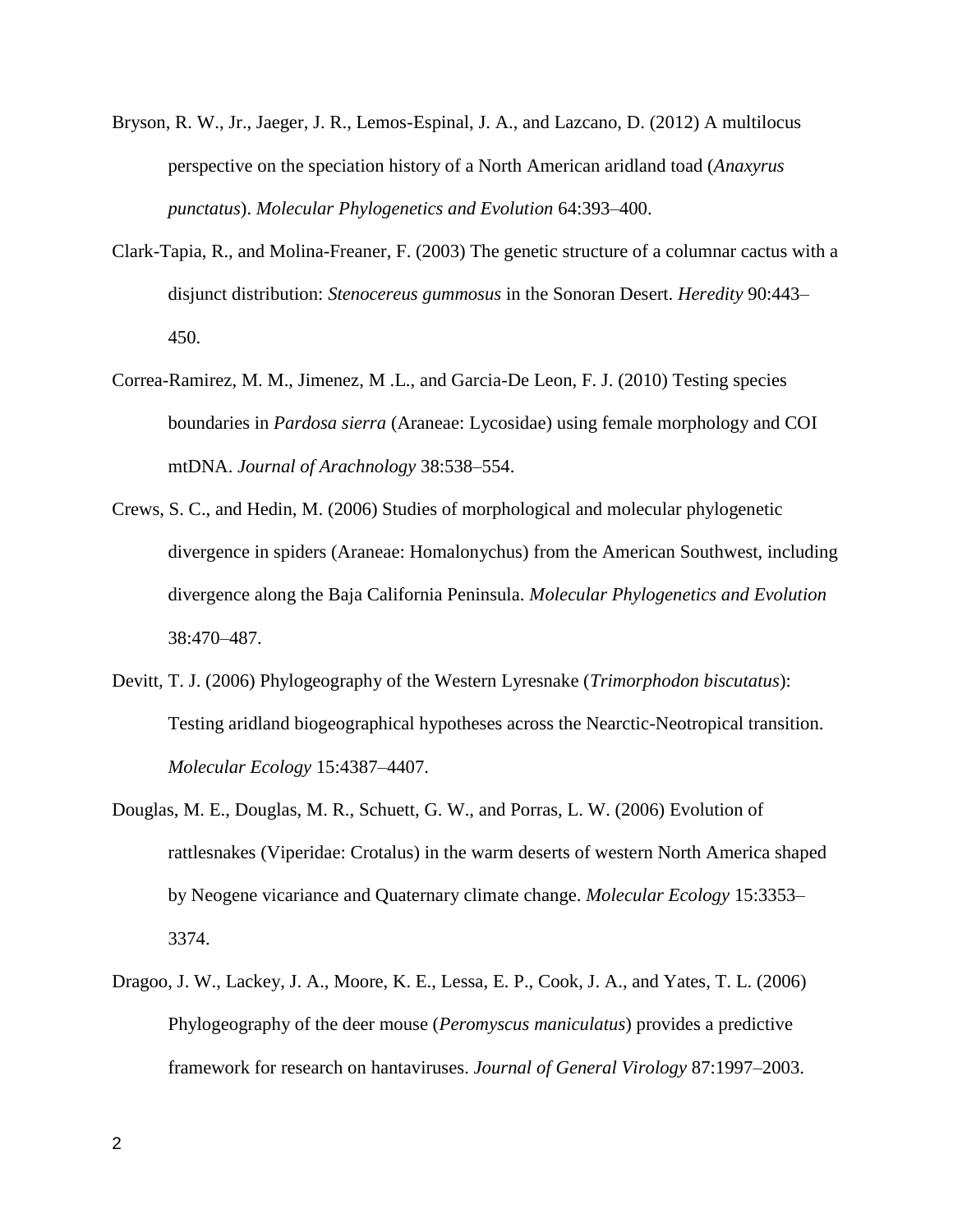- Fehlberg, S. D., and Ranker, T. A. (2009) Evolutionary history and phylogeography of *Encelia farinosa* (Asteraceae) from the Sonoran, Mojave, and Peninsular Deserts. *Molecular Phylogenetics and Evolution* 50:326–335.
- Fleming, T. H., Maurice, S., and Hamrick, J. L. (1998) Geographic variation in the breeding system and the evolutionary stability of trioecy in *Pachycereus pringlei* (Cactaceae). *Evolutionary Ecology* 12:279–289.
- Garrick, R. C., Nason, J. D., Meadows, C. A., and Dyer, R. J. (2009) Not just vicariance: Phylogeography of a Sonoran Desert euphorb indicates a major role of range expansion along the Baja peninsula. *Molecular Ecology* 18:1916–1931.
- Garrick, R. C., Nason, J. D, Fernandez-Manjarres, J. F., and Dyer, R. J. (2013) Ecological coassociations influence species' responses to past climatic change: An example from a Sonoran Desert bark beetle. *Molecular Ecology* 22:3345–3361.
- Graham, M. R., Jaeger, J. R., Prendini, L., and Riddle, B. R. (2013) Phylogeography of the Arizona hairy scorpion (*Hadrurus arizonensis*) supports a model of biotic assembly in the Mojave Desert and adds a new Pleistocene refugium. *Journal of Biogeography* 40:1298– 1312.
- Grismer, L. L. (1999) An evolutionary classification of reptiles on islands in the Gulf of California, Mexico. *Herpetologica* 55:446–469.
- Hocutt, G.D. (2000) "Reinforcement of Premating Barriers to Reproduction between *Drosophila arizonae* and *Drosophila mojavensis*." Ph.D. dissertation, Arizona State University, Tempe.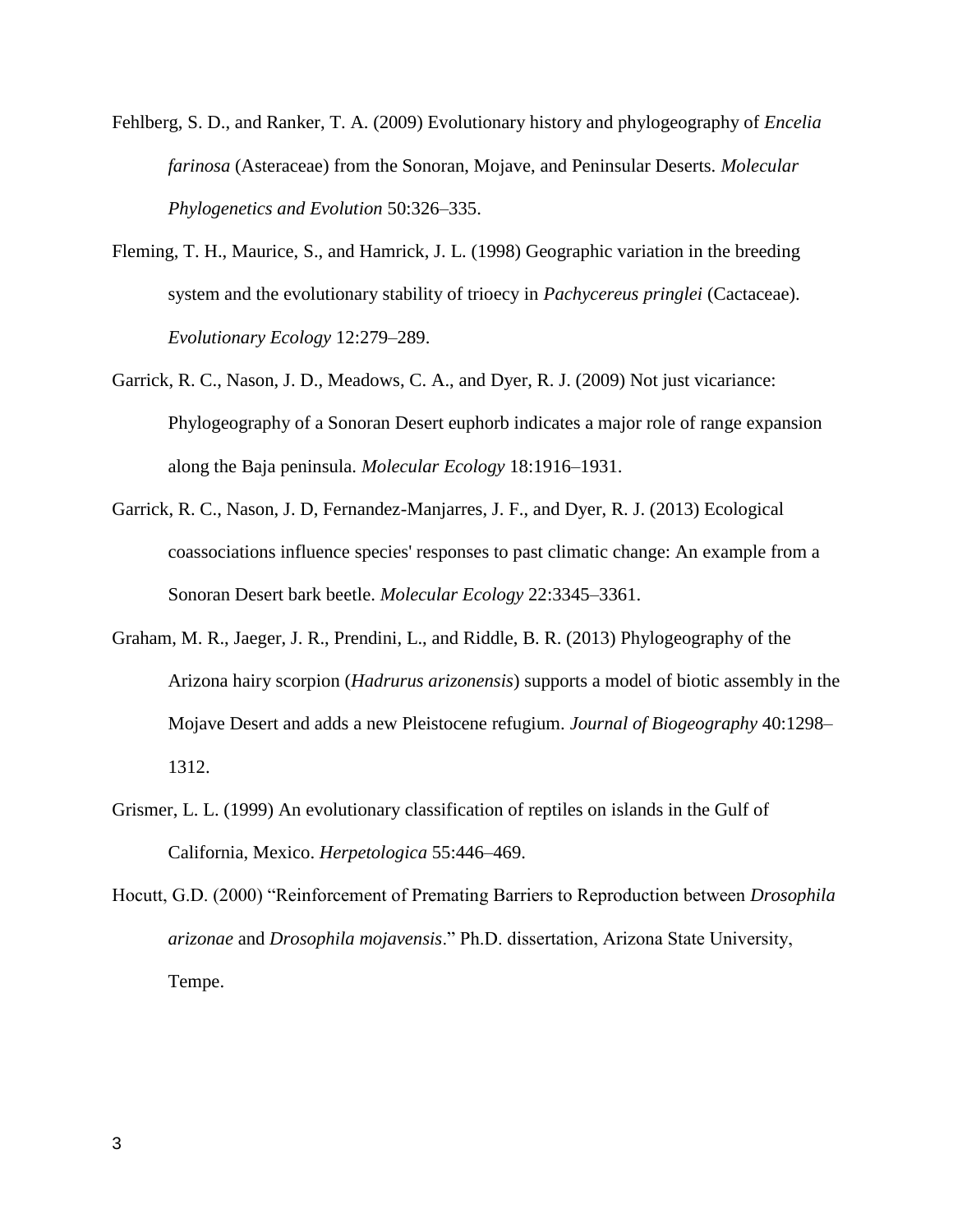- Hollingsworth, B. D. (1999) "The Molecular Systematics of the Side-Blotched Lizards (Iguania: Phrynosomatidae: *Uta*)." Ph.D. dissertation, Loma Linda University, Loma Linda, California.
- Hurtado, L. A., Erez, T., Castrezana, S., and Markow, T. A. (2004) Contrasting population genetic patterns and evolutionary histories among sympatric Sonoran Desert cactophilic *Drosophila*. *Molecular Ecology* 13:1365–1375.
- Jaeger, J. R., Riddle, B. R., and Bradford, D. F. (2005) Cryptic Neogene vicariance and Quaternary dispersal of the red-spotted toad (*Bufo punctatus*): Insights on the evolution of North American warm desert biotas. *Molecular Ecology* 14:3033–3048.
- Jezkova, T., Jaeger, J. R., Marshall, Z. L., and Riddle, B. R. (2009) Pleistocene impacts on the phylogeography of the desert pocket mouse (*Chaetodipus penicillatus*). *Journal of Mammalogy* 90:306–320.
- Klimova, A., Munguia-Vega, A., Hoffman, J. I., and Culver, M. (2014) Genetic diversity and demography of two endangered captive pronghorn subspecies from the Sonoran Desert. *Journal of Mammalogy* 95:1263–1277.
- Klymus, K. E., and Gerhardt, H. C. (2012) AFLP markers resolve intra-specific relationships and infer genetic structure among lineages of the canyon treefrog, *Hyla arenicolor*. *Molecular Phylogenetics and Evolution* 65:654–667.
- Latch, E. K., Heffelfinger, J. R., Fike, J. A., and Rhodes, O. E., Jr. (2009) Species-wide phylogeography of North American mule deer (*Odocoileus hemionus*): Cryptic glacial refugia and postglacial recolonization. *Molecular Ecology* 18:1730–1745.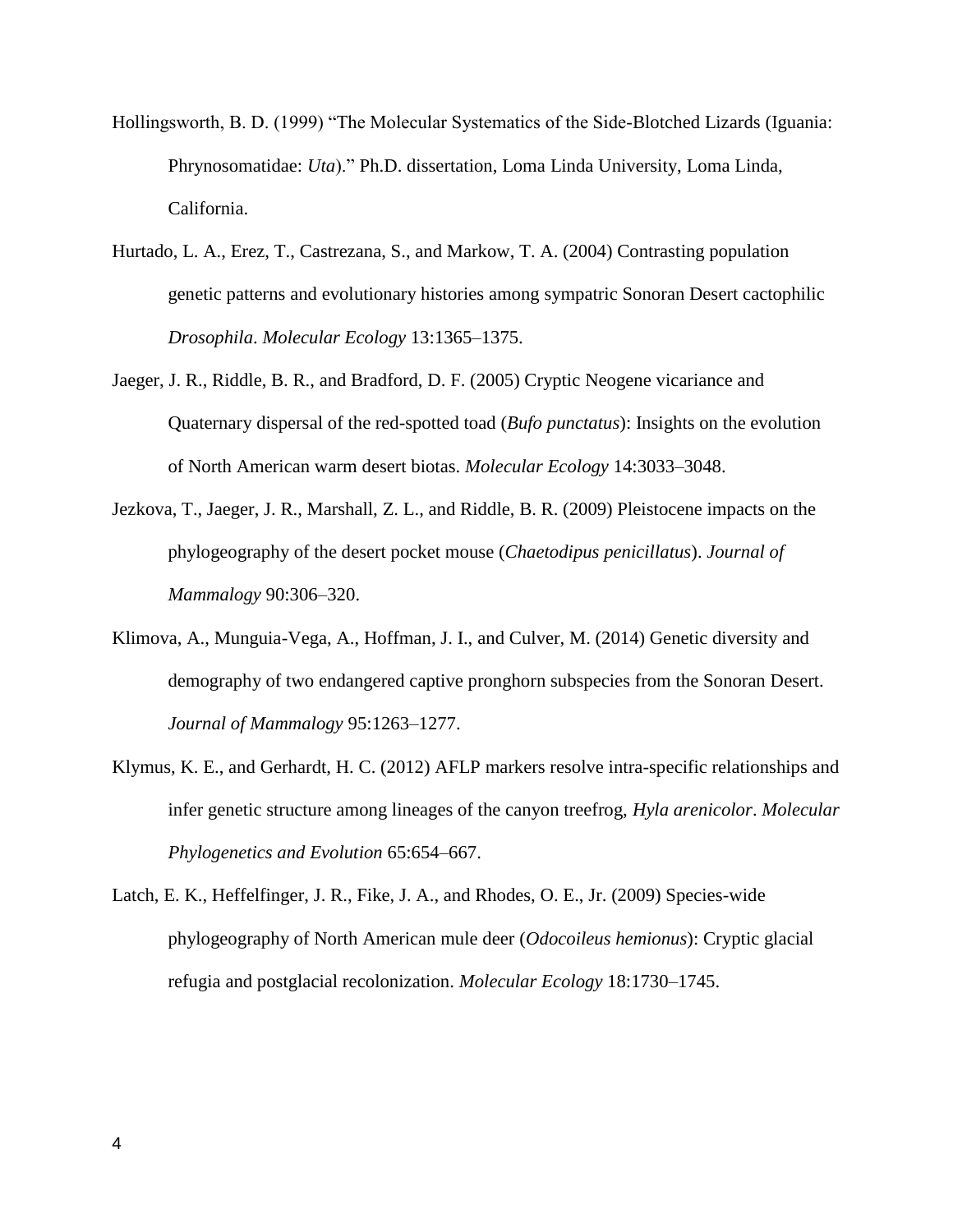- Leache, A. D., and Mulcahy, D. G. (2007) Phylogeny, divergence times and species limits of spiny lizards (*Sceloporus magister* species group) in western North American deserts and Baja California. *Molecular Ecology* 16:5216–5233.
- Leache, A. D., Koo, M. S., Spencer, C. L., Papenfuss, T. J., Fisher, R. N., and McGuire, J. A. (2009) Quantifying ecological, morphological, and genetic variation to delimit species in the coast horned lizard species complex (*Phrynosoma*). *Proceedings of the National Academy of Sciences* 106:12418–12423.
- Leavitt, D. H., Bezy, R. L., Crandall, K. A., and Sites, J. W., Jr. (2007) Multi-locus DNA sequence data reveal a history of deep cryptic vicariance and habitat-driven convergence in the desert night lizard *Xantusia vigilis* species complex (Squamata: Xantusiidae). *Molecular Ecology* 16:4455–4481.
- Lindell, J., Mendez-de la Cruz, F. R., and Murphy, R. W. (2005) Deep genealogical history without population differentiation: Discordance between mtDNA and allozyme divergence in the zebra-tailed lizard (*Callisaurus draconoides*). *Molecular Phylogenetics and Evolution* 36:682–694.
- Maldonado, J. E., Vila, C., and Wayne, R. K. (2001) Tripartite genetic subdivisions in the ornate shrew (*Sorex ornatus*). *Molecular Ecology* 10:127–147.
- Markow, T. A., and Castrezana, S. (2000) Dispersal in cactophilic *Drosophila*. *Oikos* 89:378– 386.
- Markow, T. A., Castrezana, S., and Pfeiler, E. (2002) Flies across the water: Genetic differentiation and reproductive isolation in allopatric desert *Drosophila*. *Evolution* 56:546–552.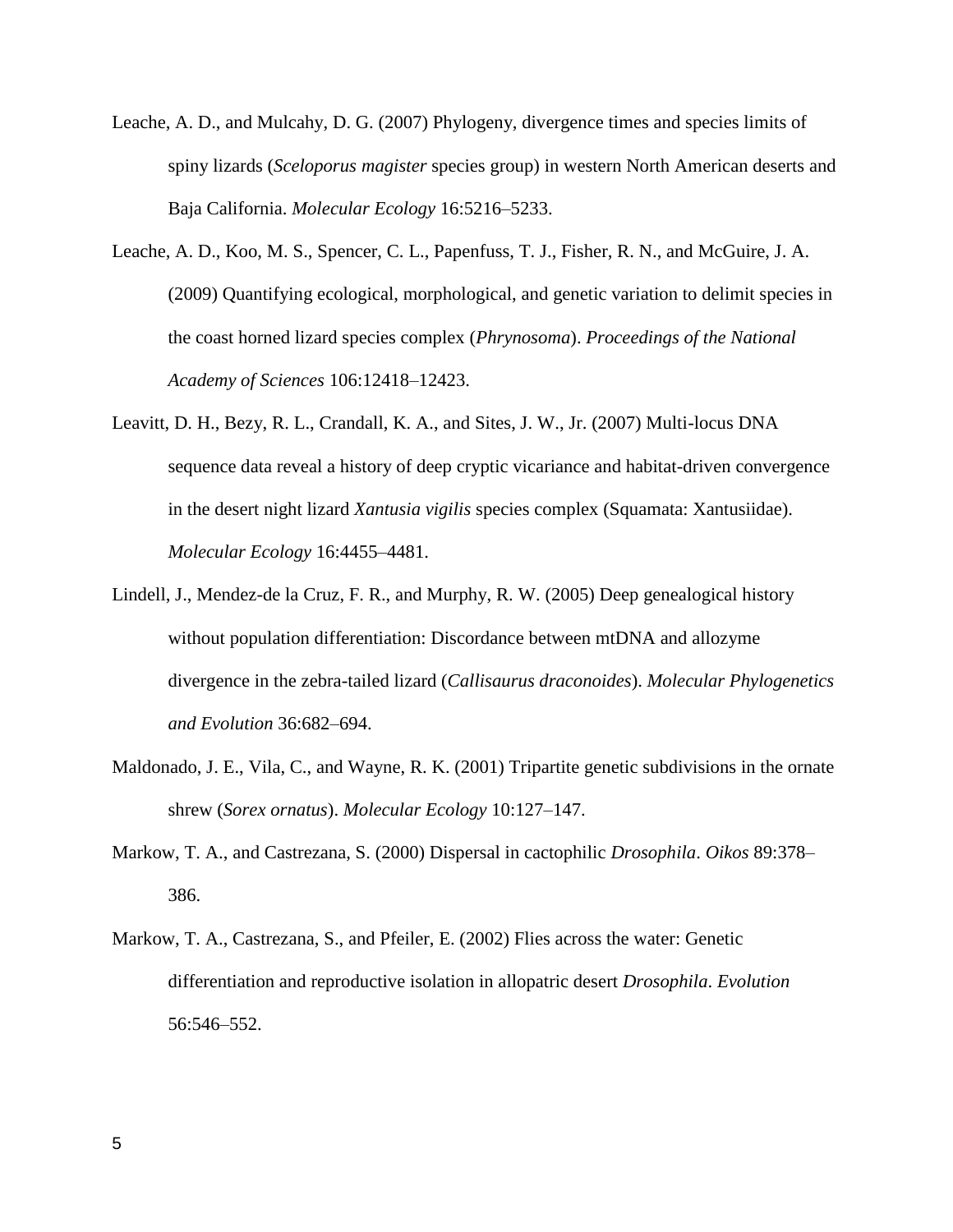- McGuire, J. A., Linkem, C. W., Koo, M. S., Hutchison, D. W., Lappin, A. K., Orange, D. I., Lemos-Espinal, J., Riddle, B. R., and Jaeger, J. R. (2007) Mitochondrial introgression and incomplete lineage sorting through space and time: Phylogenetics of crotaphytid lizards. *Evolution* 61:2879–2897.
- Mulcahy, D. G. (2008) Phylogeography and species boundaries of the western North American nightsnake (*Hypsiglena torquata*): Revisiting the subspecies concept. *Molecular Phylogenetics and Evolution* 46:1095–1115.
- Mulcahy, D. G., and Macey, J. R. (2009) Vicariance and dispersal form a ring distribution in nightsnakes around the Gulf of California. *Molecular Phylogenetics and Evolution* 53:537–546.
- Mulcahy, D. G., Spaulding, A. W., Mendelson, J. R., 3rd, and Brodie, E. D., Jr. (2006) Phylogeography of the flat-tailed horned lizard (*Phrynosoma mcallii*) and systematics of the *P. mcallii-platyrhinos* mtDNA complex. *Molecular Ecology* 15:1807–1826.
- Murphy, R. W. (1983) Paleobiogeography and genetic differentiation of the Baja California herpetofauna. *Occasional Papers of the California Academy of Sciences* 137:1–48.
- Nason, J. D., Hamrick, J. L., and Fleming, T. H. (2002) Historical vicariance and postglacial colonization effects on the evolution of genetic structure in lophocereus, a Sonoran Desert columnar cactus. *Evolution* 56:2214–2226.
- Navarro-Quezada, A., Gonzalez-Chauvet, R., Molina-Freaner, F., and Eguiarte, L. E. (2003) Genetic differentiation in the *Agave deserti* (Agavaceae) complex of the Sonoran Desert. *Heredity* 90:220–227.
- Olah-Hemmings, V., Jaeger, J. R., Sredl, M. J., Schlaepfer, M. A., Jennings, R. D., Drost, C. A., Bradford, D. F., and Riddle, B. R. (2010) Phylogeography of declining relict and lowland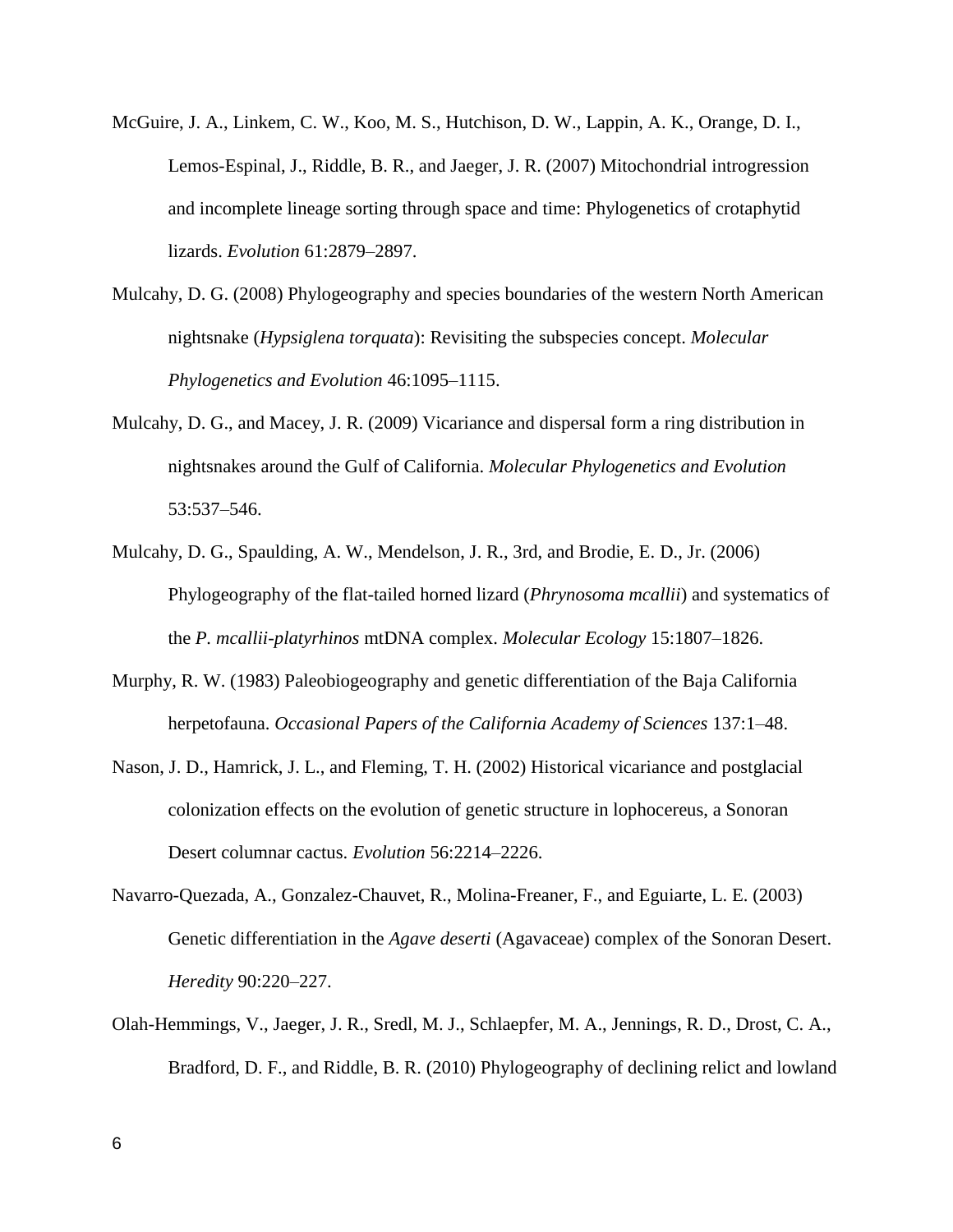leopard frogs in the desert Southwest of North America. *Journal of Zoology* 280:343– 354.

- Petren, K., and Case, T. J. (1997) A phylogenetic analysis of body size evolution and biogeography in chuckwallas (*Sauromalus*) and other iguanines. *Evolution* 51:206–219.
- Petren, K., and Case T. J. (2002) Updated mtDNA Phylogeny for *Sauromalus* and Implications for the Evolution of Gigantism. In Case, T. J., Cody, M. L., and Ezcurra, E. (eds.), *A New Island Biogeography of the Sea of Cortés*. Oxford University Press, New York. Pp. 574– 579.
- Pfeiler, E., Bitler, B. G., Ramsey, J. M., Palacios-Cardiel, C., and Markow, T. A. (2006) Genetic variation, population structure, and phylogenetic relationships of *Triatoma rubida* and *T. recurva* (Hemiptera: Reduviidae: Triatominae) from the Sonoran Desert insect vectors of the Chagas' disease parasite *Trypanosoma cruzi*. *Molecular Phylogenetics and Evolution* 41:209–221.
- Pfeiler, E., Bitler, B. G., Castrezana, S., Matzkin, L. M., and Markow, T. A. (2009) Genetic diversification and demographic history of the cactophilic pseudoscorpion *Dinocheirus arizonensis* from the Sonoran Desert. *Molecular Phylogenetics and Evolution* 52:133– 141.
- Pfeiler, E., Flores-Lopez, C. A., Mada-Velez, J. G., Escalante-Verdugo, J., and Markow, T. A. (2013) Genetic diversity and population genetics of mosquitoes (Diptera: Culicidae: Culex spp.) from the Sonoran Desert of North America. *Scientific World Journal* 2013:1– 11.
- Pfeiler, E., Johnson, S., Richmond, M. P., and Markow, T. A. (2013) Population genetics and phylogenetic relationships of beetles (Coleoptera: Histeridae and Staphylinidae) from the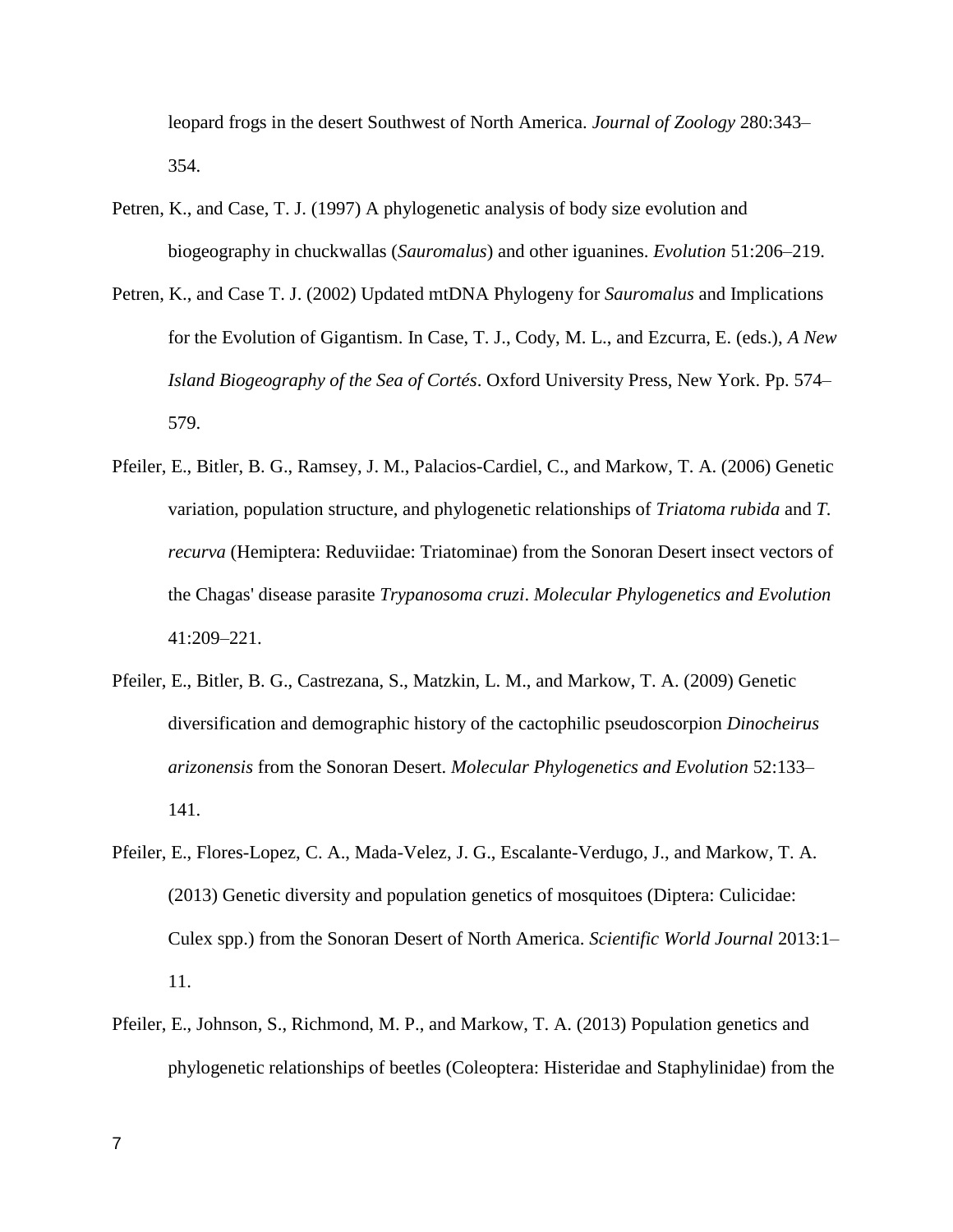Sonoran Desert associated with rotting columnar cacti. *Molecular Phylogenetics and Evolution* 69:491–501.

- Pfeiler, E., Richmond, M. P., Riesgo-Escovar, J. R., Tellez-Garcia, A. A., Johnson, S., and Markow, T. A. (2013) Genetic differentiation, speciation, and phylogeography of cactus flies (Diptera: Neriidae: Odontoloxozus) from Mexico and south-western USA. *Biological Journal of the Linnean Society* 110:245–256.
- Pyron, R. A., and Burbrink, F. T. (2009) Lineage diversification in a widespread species: Roles for niche divergence and conservatism in the common kingsnake, *Lampropeltis getula*. *Molecular Ecology* 18:3443–3457.
- Radtkey, R. R. (1997) Character displacement in some Cnemidophorus lizards revisited: A phylogenetic analysis. *Proceedings of the National Academy of Sciences* 94:9740–9745.
- Recuero, E., Martinez-Solano, I., Parra-Olea, G., and Garcia-Paris, M. (2006) Phylogeography of *Pseudacris regilla* (Anura: Hylidae) in western North America, with a proposal for a new taxonomic rearrangement. *Molecular Phylogenetics and Evolution* 39:293–304.
- Riddle, B. R., Hafner, D. J., and Alexander, L. F. (2000a) Comparative phylogeography of Baileys' pocket mouse (*Chaetodipus baileyi*) and the *Peromyscus eremicus* species group: Historical vicariance of the Baja California Peninsular Desert. *Molecular Phylogenetics and Evolution* 17:161–172.
- ---------. (2000b) Phylogeography and systematics of the *Peromyscus eremicus* species group and the historical biogeography of North American warm regional deserts. *Molecular Phylogenetics and Evolution* 17:145–160.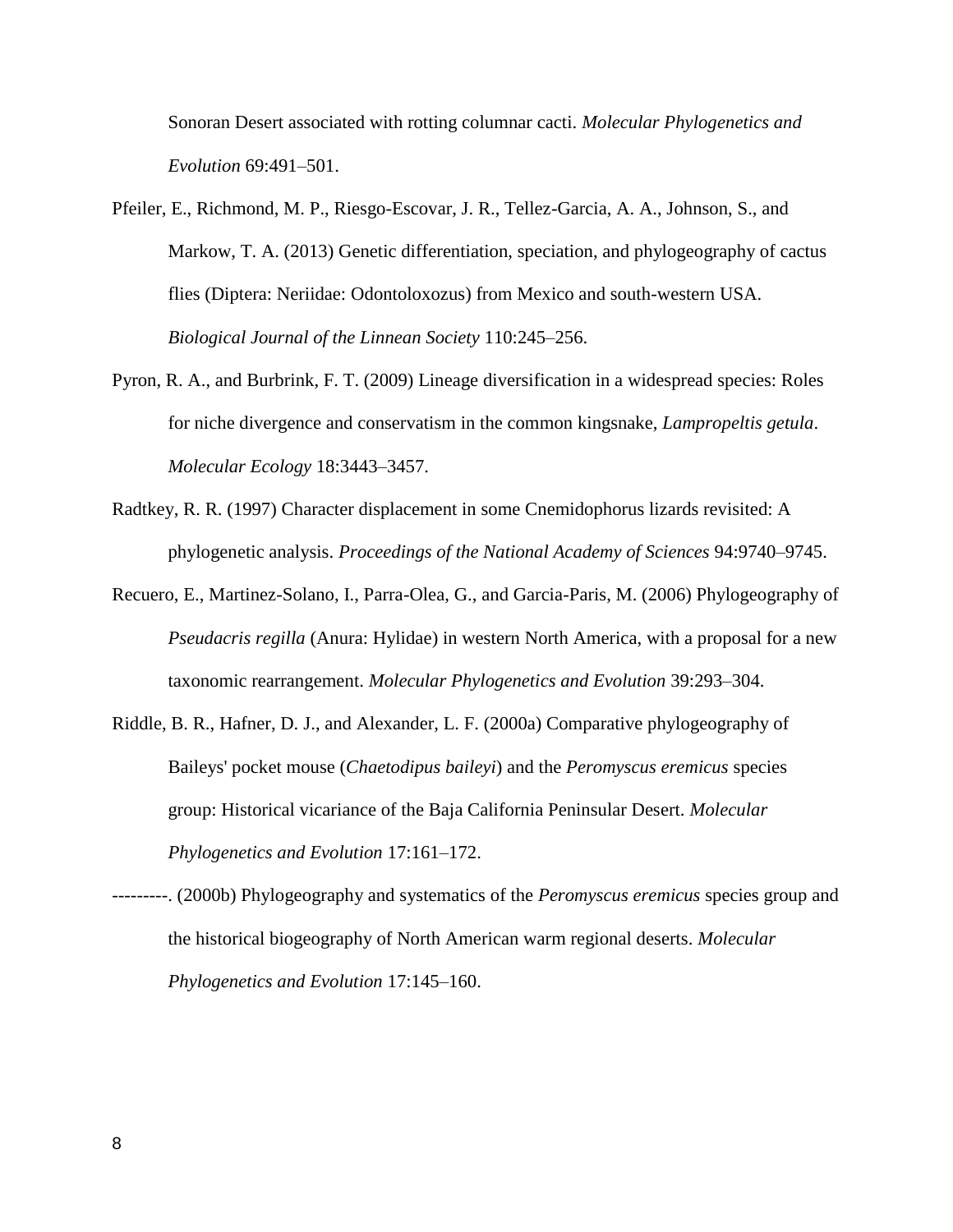- Riddle, B. R., Hafner, D. J., Alexander, L. F., and Jaeger, J. R. (2000) Cryptic vicariance in the historical assembly of a Baja California peninsular desert biota. *Proceedings of the National Academy of Sciences* 97:14438–14443.
- Rios, E., and Alvarez-Castañeda, S. T. (2010) Phylogeography and systematics of the San Diego pocket mouse (*Chaetodipus fallax*). *Journal of Mammalogy* 91:293–301.
- Rodriguez-Robles, J. A., and De Jesus-Escobar, J. M. (2000) Molecular systematics of New World gopher, bull, and pinesnakes (Pituophis: Colubridae), a transcontinental species complex. *Molecular Phylogenetics and Evolution* 14:35–50.
- Ross, C. L., and Markow, T. A. (2006) Microsatellite variation among diverging populations of *Drosophila mojavensis*. *Journal of Evolutionary Biology* 19:1691–1700.
- Segraves, K. A., and Pellmyr, O. (2001) Phylogeography of the yucca moth *Tegeticula maculata*: The role of historical biogeography in reconciling high genetic structure with limited speciation. *Molecular Ecology* 10:1247–1253.
- Sinclair, E. A., Bezy, R. L., Bolles, K., Camarillo, J. L., Crandall, K. A., Sites, J. W., Jr. (2004) Testing species boundaries in an ancient species complex with deep phylogeographic history: Genus *Xantusia* (Squamata: Xantusiidae). *American Naturalist* 164:396–414.
- Smith, C. I., and Farrell, B. D. (2005) Range expansions in the flightless longhorn cactus beetles, *Moneilema gigas* and *Moneilema armatum*, in response to Pleistocene climate changes. *Molecular Ecology* 14:1025–1044.
- Stephen, C. L., Devos, J. C., Lee, T. E., Jr., Bickham, J. W., Heffelfinger, J. R., Rhodes, O. E., Jr. (2005) Population genetic analysis of Sonoran pronghorn (*Antilocapra americana sonoriensis*). *Journal of Mammalogy* 86:782–792.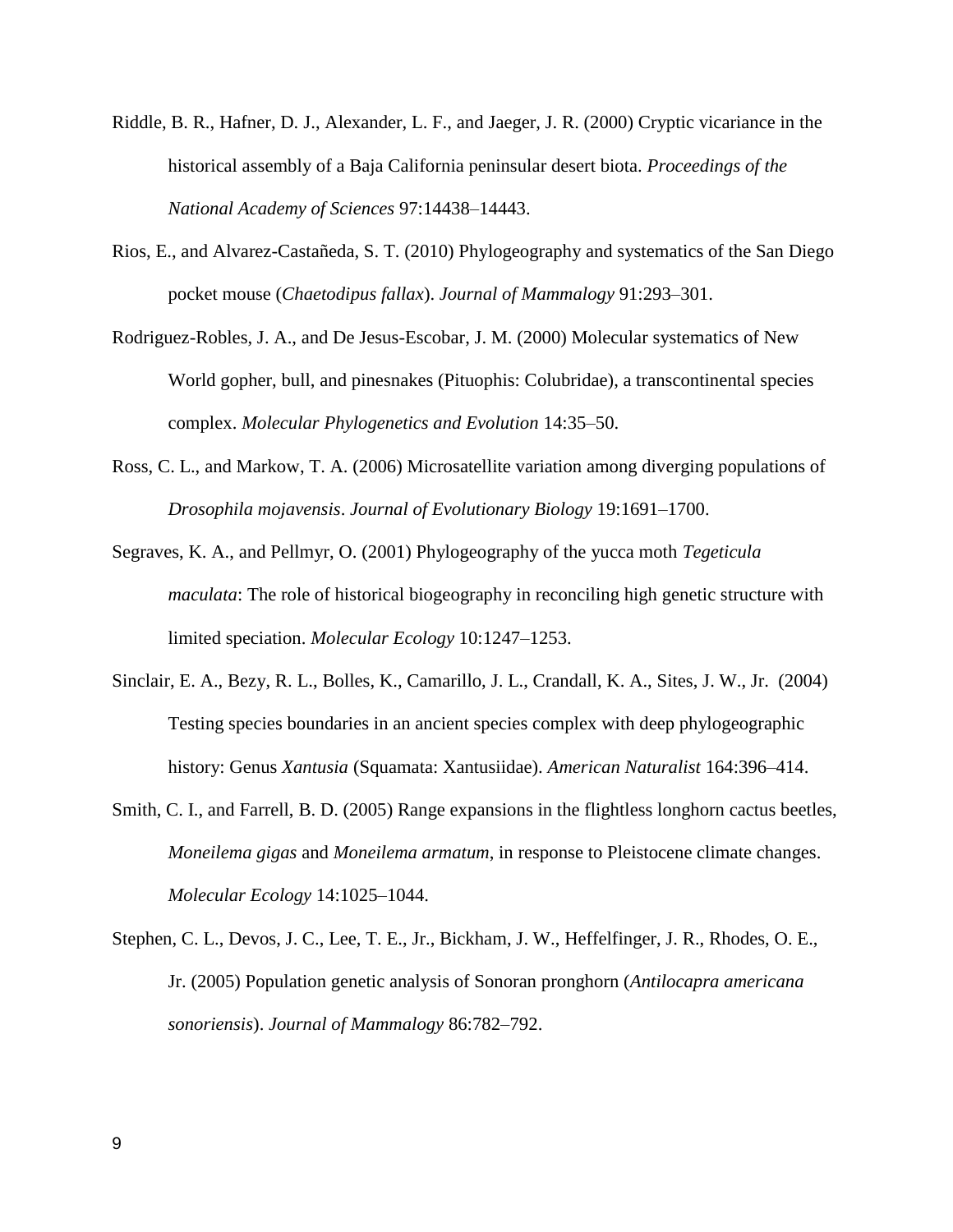- Trepanier, T. L., and Murphy, R. W. (2001) The Coachella valley fringe-toed lizard (*Uma inornata*): Genetic diversity and phylogenetic relationships of an endangered species. *Molecular Phylogenetics and Evolution* 18:327–334.
- Trujano-Alvarez, A. L., and Alvarez-Castaneda, S. T. (2007) Taxonomic revision of *Thomomys bottae* in the Baja California Sur lowlands. *Journal of Mammalogy* 88:343–350.
- ---------. (2013) Phylogenetic structure among pocket gopher populations, genus *Thomomys* (Rodentia: Geomyidae), on the Baja California Peninsula. *Zoological Journal of the Linnean Society* 168:873–891.
- Upton, D. E., and Murphy, R. W. (1997) Phylogeny of the side-blotched lizards (Phrynosomatidae: Uta) based on mtDNA sequences: Support for a midpeninsular seaway in Baja California. *Molecular Phylogenetics and Evolution* 8:104–113.
- Walker, M. L., Chirhart, S. E., Moore, A. F., Honeycutt, R. L., and Greenbaum, I. F. (2006) Genealogical concordance and the specific status of *Peromyscus sejugis*. *Journal of Heredity* 97:340–345.
- Weyandt, S. E., and Van Den Bussche, R. A. (2007) Phylogeographic structuring and volant mammals: The case of the pallid bat (*Antrozous pallidus*). *Journal of Biogeography* 34:1233–1245.
- Whorley, J. R., Alvarez-Castaneda, S., and Kenagy, G. J. (2004) Genetic structure of desert ground squirrels over a 20-degree-latitude transect from Oregon through the Baja California peninsula. *Molecular Ecology* 13:2709–2720.
- Wilson, J. S., Clark, S. L., Williams, K. A., and Pitts, J. P. (2012) Historical biogeography of the arid-adapted velvet ant *Sphaeropthalma arota* (Hymenoptera: Mutillidae) reveals cryptic species. *Journal of Biogeography* 39:336–352.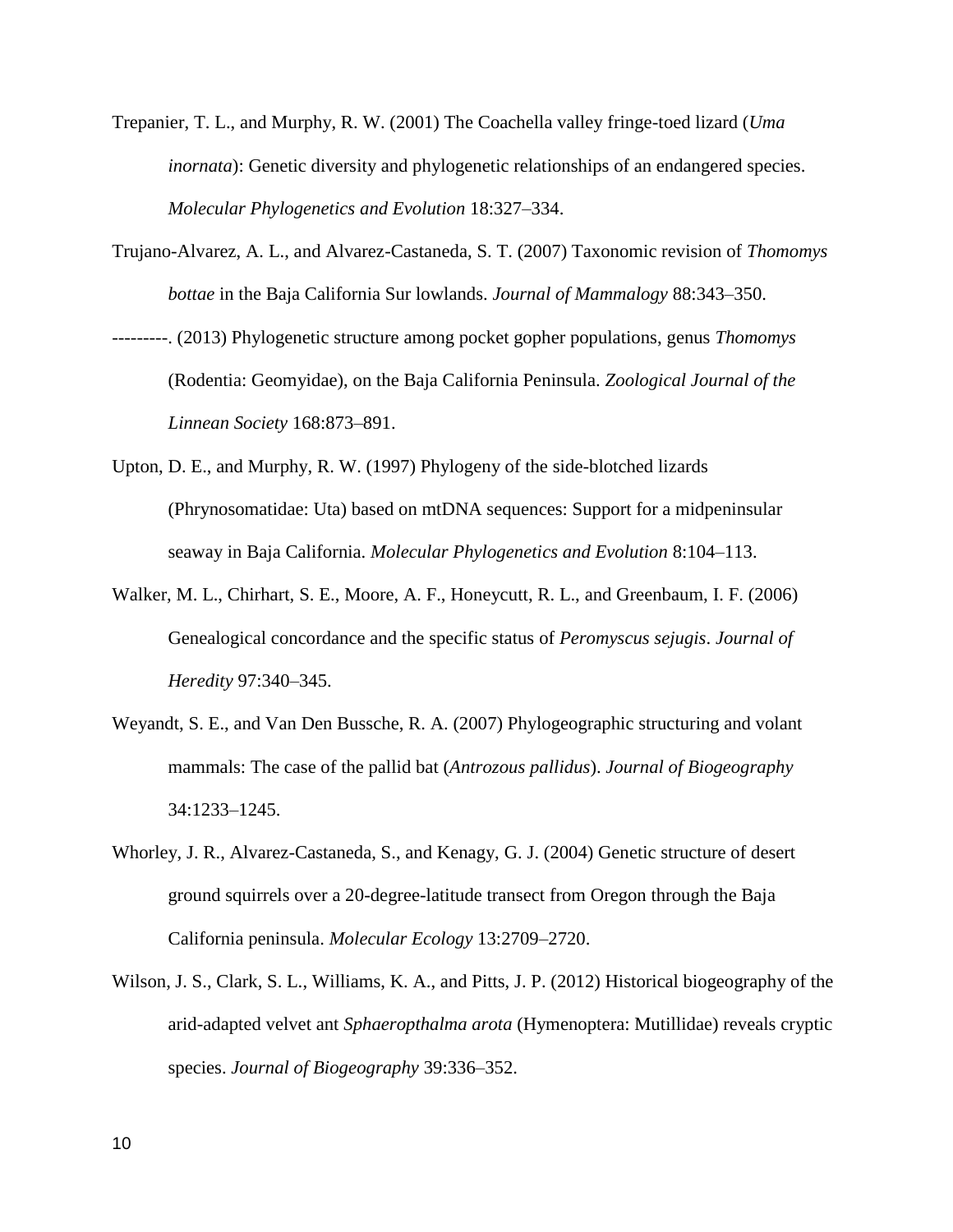- Wood, D. A., Meik, J. M., Holycross, A. T., Fisher, R. N., and Vandergast, A. G. (2007) Molecular and phenotypic diversity in *Chionactis occipitalis* (Western Shovel-nosed Snake), with emphasis on the status of *C. o. klauberi* (Tucson Shovel-nosed Snake). *Conservation Genetics* 9:1489–1507.
- Wood, D. A., Fisher, R. N., and Reeder, T. W. (2008) Novel patterns of historical isolation, dispersal, and secondary contact across Baja California in the Rosy Boa (*Lichanura trivirgata*). *Molecular Phylogenetics and Evolution* 46:484–502.
- Zink, R. M., and Blackwell, R. C. (1998) Molecular systematics and biogeography of aridland gnatcatchers (genus *Polioptila*) and evidence supporting species status of the California gnatcatcher (*Polioptila californica*). *Molecular Phylogenetics and Evolution* 9:26–32.
- Zink, R. M., Lott, D. F., and Anderson, D. W. (1987) Genetic variation, population structure and evolution of California quail. *Condor* 89:395–405.
- Zink, R. M., Blackwell, R. C., and Rojas-Soto, O. (1997) Species limits in the Le Conte's Thrasher. *Condor* 99:132–138.
- Zink, R. M., Barrowclough, G. F., Atwood, J. L., and Blackwell-Rago, R. C. (2000) Genetics, taxonomy, and conservation of the threatened California gnatcatcher. *Conservation Biology* 14:1394–1405.
- Zink, R. M., Kessen, A. E., Line, T. V., and Blackwell-Rago, R. C. (2001) Comparative phylogeography of some aridland bird species. *Condor* 103:1–10.
- Zink, R. M., Rising, J. D., Mockford, S., Horn, A. G., Wright, J. M., Leonard, M., and Westberg, M. C. (2005) Mitochondrial DNA variation, species limits, and rapid evolution of plumage coloration and size in the Savannah Sparrow. *Condor* 107:21–28.